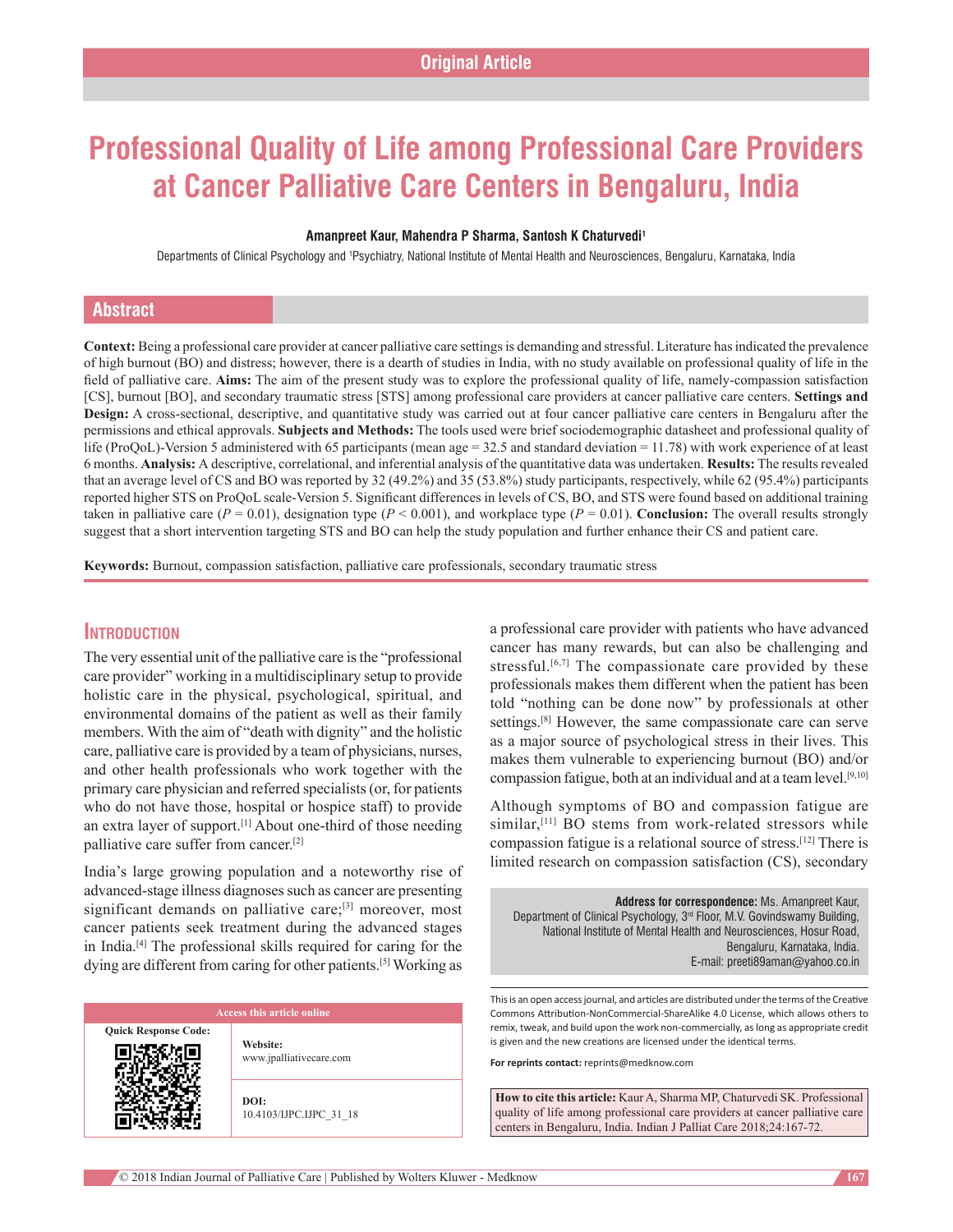traumatic stress (STS), and areas of work life. Most of the literature till date has focused on areas of work life and BO.<sup>[13]</sup> Research suggests that cancer palliative care professionals are at risk for developing negative consequences for themselves as well as the patient care.<sup>[6,9]</sup> Despite the need to address these challenges, there is a dearth of studies in the field of palliative care in India, with only few exploratory studies published[3,8,14,15] and not even a single study on professional quality of life domains, namely, CS, BO, and STS in cancer palliative care professionals.

The aim of the present study was to study the professional quality of life among professional care providers at cancer palliative care centers. The study objectives were (a) to study the prevalence of CS, BO, and STS in professional care providers at cancer palliative care centers and (b) to study the associations of demographic and work‑related characteristics with CS, BO, and STS in professional care providers at cancer palliative care centers.

# **Subjects and Methods**

#### **Sample**

The study was cross-sectional, quantitative, and descriptive in nature. The target population for the current study was professional care providers working full-time and providing direct care to patients at different cancer palliative care centers in Bengaluru. Sample size estimation was calculated for the current study using estimates from a previous study.[12] For a margin of error of 2 units and level of significance of 5%, the estimated minimum sample size was found to be 50. Inclusion criteria of the participation were as follows: (1) professionals (doctor, nurse, counselor, psychologist, social worker, pharmacist, or physiotherapist) working at any cancer palliative care center in Bengaluru; (2) professionals involved in direct patient care at cancer palliative care center; (3) professionals with work experience in palliative care for at least 6 months; and (4) professionals who have the ability to read and write in English or Hindi.

#### **Procedure**

The study commenced after the approval from the Protocol Review Committee (Behavioural Sciences) and Institute Ethics Committee (IEC), National Institute of Mental Health and Neurosciences, Bengaluru, Karnataka, India. Furthermore, permissions and ethical approval was obtained from the four cancer palliative care centers(one hospice and three hospitals) before initiating the study. The sample for the present study was recruited using purposive sampling method. A total of 98 professionals were available at the time of the study at the four centers; however, 31 did not meet the criteria for the study (language, work experience, and indirect care). A total of 67 participants who met inclusion criteria were called and personally contacted (phone calls and e‑mails) from the four cancer palliative care centers in Bengaluru with the help of coordinators at each center. Of the 67 participants contacted, 65 participants gave written informed consent for participation in the study.

#### **Tools**

The tools used were as follows: (1) brief sociodemographic datasheet which was developed for the study by the researcher to collect information about sociodemographic details, professional details, and nature of work information and (2) professional quality of life (ProQoL)‑Version 5 Stamm, which is used to collect data on BO, STS, and CS. ProQoL R‑5 is a recent simpler instrument comprised of 30 questions, which includes a 6-point Likert scale ( $0 =$  never and  $5 =$  very often).[16] Three subscale scores included BO, STS, and CS. The instrument has been tested with reliability  $\alpha$  (CS = 0.87,  $BO = 0.72$ , and compassion fatigue = 0.80). Each subscale is unique, and the results of the scales cannot be combined to give a single meaningful score. Construct validity has been well established by Stamm. The tools and written informed consent were translated and back-translated into Hindi.

#### **Data analysis**

Data analysis was carried out using IBM SPSS Statistics for Windows, Version 22.0. Armonk, NY: IBM Corp. Frequency distributions of all the variables were checked for outliers, missing data, and typing errors. Summary statistics, including the computation of means, standard deviations(SDs), frequency counts, and percentages of all demographic and professional data, were performed. Means, SDs, and percentages were computed for the level of CS, BO, and STS. Shapiro–Wilk test for normality was carried out to note the normality of the distribution. One‑way analysis of variance (ANOVA) was used to compare the mean scores on CS, BO, and STS on the basis of designation type, while independent sample *t*‑test was used to compare the mean scores on the basis of workplace type, gender, and additional training taken in palliative care. Pearson's *r* correlation was calculated to study the significant relationship between CS, BO, and STS with age, number of cases seen per week, income per month, and number of years spent as work experience in palliative care.  $P \le 0.05$  was considered statistically significant.

# **Results**

#### **Demographic, professional, and work-related characteristics**

The mean age of the study population was  $32.5$  years (SD=11.78), ranging from 18 to 60 years of age. The participants of the study were primarily women  $(n = 57, 87.7%)$ , with the majority falling under 25 years of age  $(n = 24, 36.9\%)$ , and 29 professionals (44.6%) earning  $\leq 15,000$  rupees/month. Twenty participants of the study population  $(n = 65)$  had completed a diploma (nursing/pharmacy/counseling), while 12 participants (18.7%) were educated till graduation and postgraduation each [Table 1].

Years of working as a professional care provider in palliative care ranged from 6 months to 21 years  $(M = 3.8; SD = 3.88)$ . Cases seen per week ( $M = 27.5$ ; SD = 18.04) ranged from 5 cases to 87 depending on the designation and workplace type. Mean number of hours worked daily at workplace was 8.1 h ( $SD = 0.83$ ). The different professional care providers in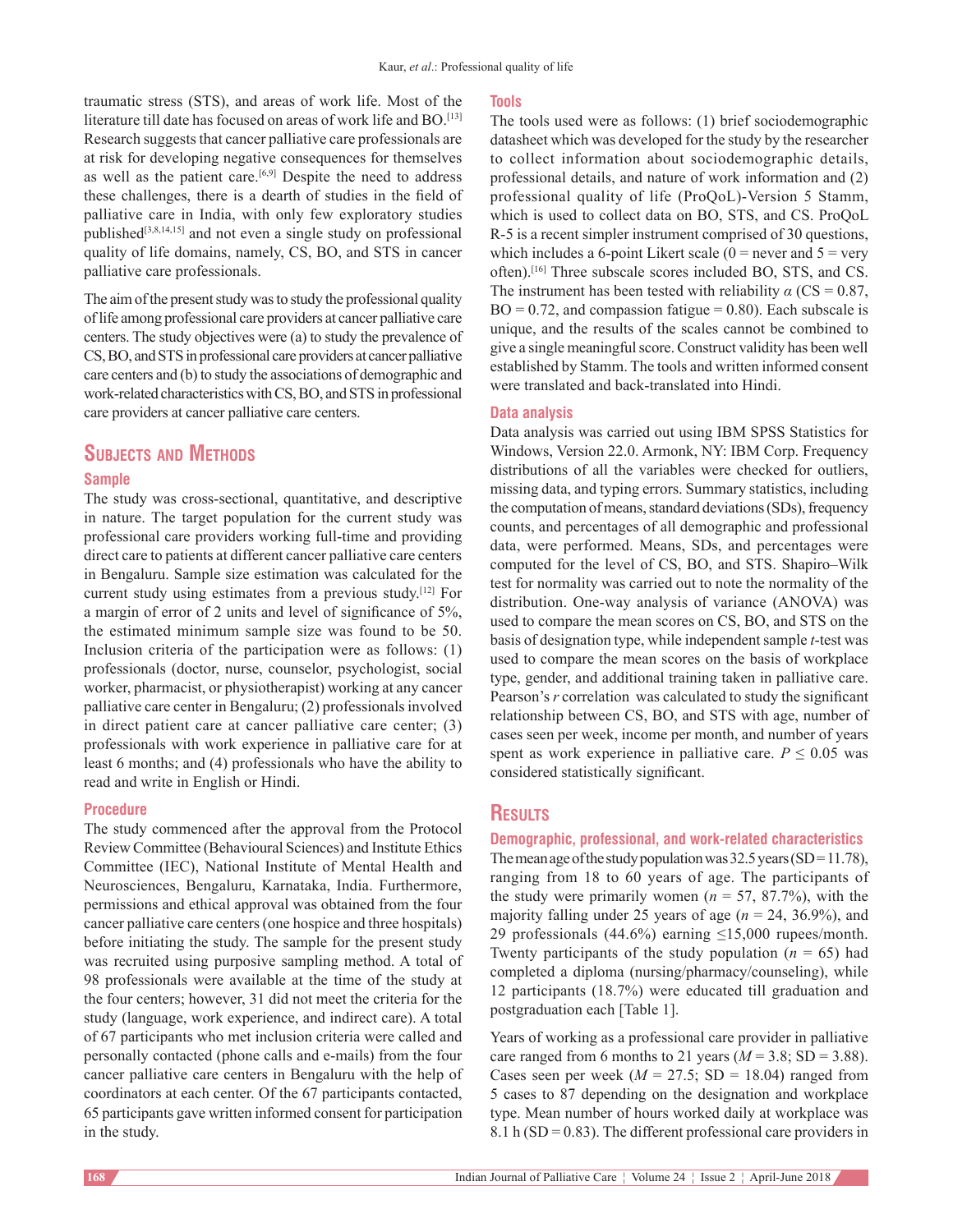the current study consisted of 21 nurses (32.3%), 18 nursing aids(27.7%), 14 doctors(21.5%), 6 counselors(9.2%), 3 social workers(4.6%), and 3 others(4.6%; 1 pastor, 1 physiotherapist and 1 pharmacist). These professionals were grouped in three after matching their characteristics.

Workplace type in palliative care included 43 professionals working at a hospice (66.2%) and 22 working at hospitals (33.8%). Of the 65 participants, only 34 (52.3%) professionals had taken an additional training in palliative care in the form of degree, diploma, certificate course, fellowship, workshops, and observership, while 31 (47.7%) had no training in any form in the area of palliative care [Table 2].

**Magnitude of compassion satisfaction, burnout, and secondary**

The raw scores obtained on CS, BO, and STS were converted into T‑scores as per Stamm's(2010) interpretation. The mean scores of the study population for the level of CS, BO, and STS among professional care providers at cancer palliative care centers were 54.6 (SD = 6.55), 54.9 (SD = 6.01), and 70 (SD = 6.97), respectively. Thirty-two professionals (49.2%) fell into the average level of CS (between  $25<sup>th</sup>$  and  $75<sup>th</sup>$  percentile), and 35 professionals (53.8%) scored within the average level of BO, while 62 professionals (95.4%) scored above  $75<sup>th</sup>$  percentile on STS [Table 3].

## **Associations of demographic and work-related characteristics with compassion satisfaction, burnout, and secondary traumatic stress**

Significant negative correlation was found between CS and BO ( $P < 0.01$ ), while a positive correlation was significant between BO and STS  $(P < 0.01)$ . In a correlation between CS, BO, and STS with age and income per month (demographic), no significant relationship was seen. However, with work-related characteristics such as number of years spent in palliative care and cases seen per week, significant correlations were seen. CS was found to have a significant positive correlation with the number of years in palliative care  $(P < 0.05)$  while the number of cases seen per week was found to have a negative correlation with BO  $(P < 0.05)$  and a positive correlation with STS (*P* < 0.05) [Table 4].

For a better understanding of the associations between CS, BO, and STS with other important study participants' characteristics (designation type, workplace type, gender, and additional training taken), *t*‑test and one‑way ANOVA were carried out after Shapiro–Wilk normality test. It was seen that nurses and nursing aids had significantly higher BO (*F* = 3.34, *P* = 0.04) and STS (*F* = 9.92, *P* < 0.001) than the other professionals. Professionals working at hospice were seen to have significantly higher STS ( $t = 2.53$ ,  $P = 0.01$ ) than professionals working at hospital settings. There were no significant differences found on scores on CS, BO, and STS based on gender. Professionals who had reported having undergone additional training in palliative care had significantly higher CS ( $t = 2.58$ ,  $P = 0.01$ ) than those who had no training.

#### **Table 1: Demographic information of the participants**   $(n=65)$

| Demographic variables               | $n\frac{9}{6}$ |
|-------------------------------------|----------------|
| Age (years), $n$ (%)                |                |
| <25                                 | 24 (36.9)      |
| $25 - 40$                           | 22(33.8)       |
| $41 - 60$                           | 19(29.2)       |
| Gender, $n$ $(\%)$                  |                |
| Female                              | 57 (87.7)      |
| Male                                | 8(12.3)        |
| Income/month, $n$ (%)               |                |
| <15,000                             | 29(44.6)       |
| 15,000-30,000                       | 15(23.1)       |
| 30,001-50,000                       | 14(21.5)       |
| >50,000                             | 7(10.8)        |
| Educational qualifications, $n$ (%) |                |
| <b>SSLC</b>                         | 10(15.4)       |
| <b>PUC</b>                          | 11(16.9)       |
| Diploma                             | 20(30.7)       |
| Graduate                            | 12(18.5)       |
| Postgraduate                        | 12(18.5)       |
|                                     |                |

#### **Table 2: Work-related characteristics of the participants**   $(n=65)$

| Professional and work-related variables               | $n\frac{9}{6}$ |
|-------------------------------------------------------|----------------|
| Designation type, $n$ (%)                             |                |
| Nurses and nurse aids                                 | 39 (60)        |
| Counselors, social workers, and pastor                | 10(15.4)       |
| Doctors, physiotherapists, and pharmacists            | 16(24.6)       |
| Workplace type, $n$ (%)                               |                |
| Hospice                                               | 43 (66.2)      |
| Hospital                                              | 22(33.8)       |
| Additional training taken in palliative care, $n$ (%) |                |
| Yes                                                   | 34 (52.3)      |
| N <sub>0</sub>                                        | 31 (47.7)      |

| Table 3: Professional quality of life scale summary $(n=65)$ |          |          |          |
|--------------------------------------------------------------|----------|----------|----------|
| <b>Scale</b>                                                 | CS(%)    | BO(%)    | STS(%)   |
| Low $(<25th$ percentile)                                     | 6(9.2)   | 3(4.6)   | $\theta$ |
| Average (around $50th$ percentile)                           | 32(49.2) | 35(53.8) | 3(4.6)   |
| High $($ >75 <sup>th</sup> percentile)                       | 27(41.5) | 27(41.5) | 62(95.4) |

CS: Compassion satisfaction, BO: Burnout, STS: Secondary traumatic stress

# **Discussion**

Professional quality of life has grown as an interesting topic of interest in the recent past with the development of better validated scales in the context of helping professionals. Several studies have been published previously on the prevalence of BO in the western literature, while compassion fatigue is relatively new. The "cost of caring" or compassion fatigue seems to be an important area to be highlighted through more studies as the psychological and physical health of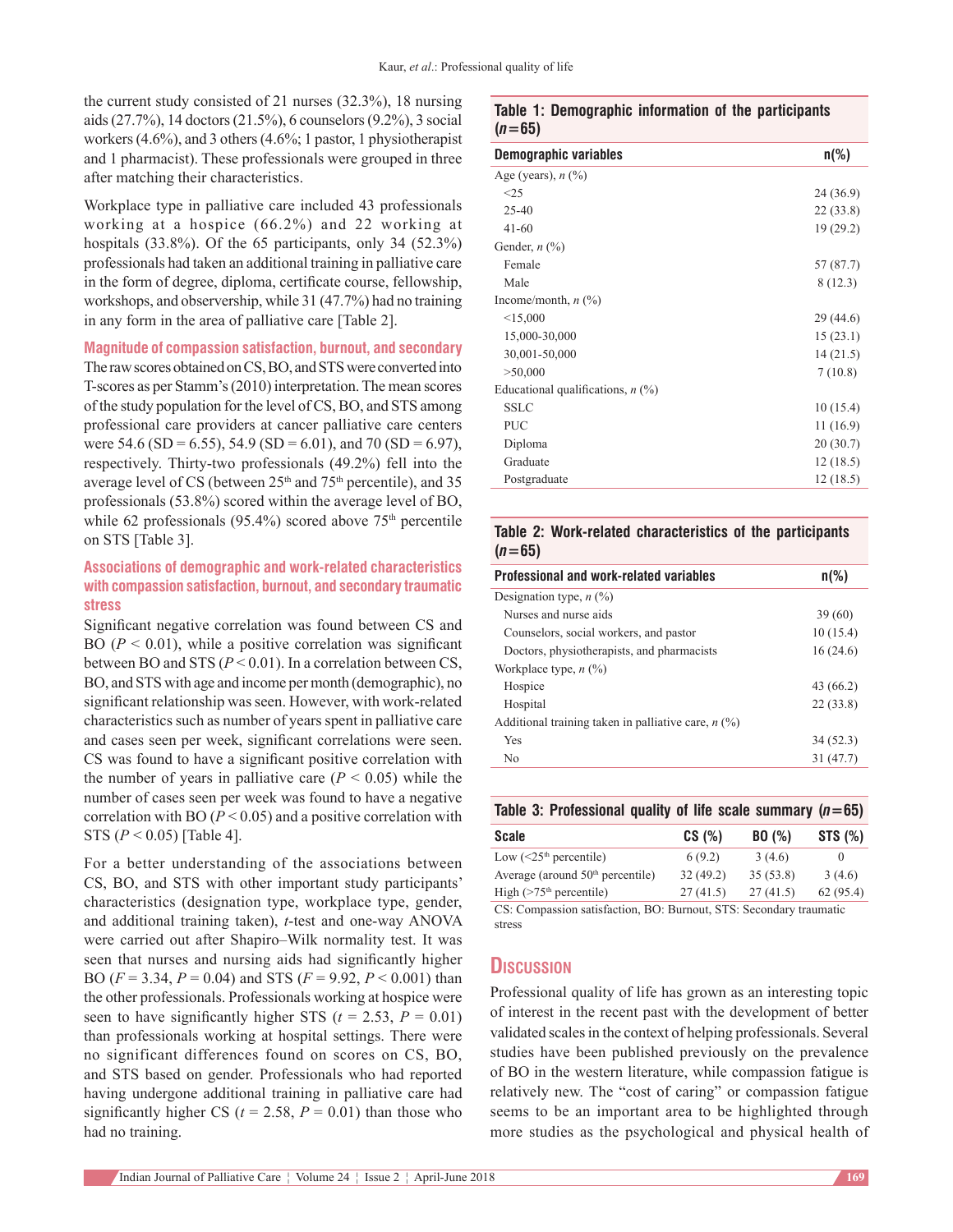| WUI N-I GIALGU LUIAI ALLGI ISLILS |           |           |            |         |              |                          |            |  |
|-----------------------------------|-----------|-----------|------------|---------|--------------|--------------------------|------------|--|
| <b>Variables</b>                  | CS        | B0        | <b>STS</b> | Aqe     | Income/month | Number of years<br>in PC | Cases/week |  |
| <b>CS</b>                         |           | $-0.64**$ | $-0.09$    | 0.08    | 0.21         | $0.27*$                  | 0.23       |  |
| <b>BO</b>                         | $-0.64**$ |           | $0.47**$   | $-0.13$ | $-0.20$      | $-0.10$                  | $-0.27*$   |  |
| <b>STS</b>                        | $-0.09$   | $0.47**$  |            | $-0.24$ | $-0.18$      | 0.11                     | $0.28*$    |  |

#### **Table 4: Relationship of compassion satisfaction, burnout, secondary traumatic stress, and other demographic/ work-related characteristics**

\**P*<0.05, \*\**P*<0.01 (Pearson's *r* correlation coefficient). CS: Compassion satisfaction, BO: Burnout, STS: Secondary traumatic stress, PC: Palliative care

professionals can have potential consequences on the quality of care provided to the patients.

The field of palliative care in India is still growing, and with limited health-care resources, scarcity of trained professionals, and rise in advanced stage cancer patients, the demands are increasing with the burden on the palliative care professionals.[3,4,17] In such a scenario, providing support to the professionals working in the field of palliative care becomes utmost important and need of the hour. However, in India, the current study is the first attempt to study professional quality‑of‑life domains, namely CS, BO, and STS in professional care providers at cancer palliative care centers.

In this study, results indicated an average level of CS and BO while very high STS. Almost half of the study population reported having an average level of CS, while nearly half of the study population reported having higher CS (scores above 75th percentile), which indicates that more than half of the total study population was able to derive optimum pleasure from their work. The study findings may also indicate that participants felt positively about helping others which could be culture‑related beliefs about altruism as they might feel they are doing greater good for the society. Similarly, little more than half of the study population reported having an average level of BO, while nearly half of the study population reported having higher BO (scores above  $75<sup>th</sup>$  percentile), which indicates that they might be "at risk" as individuals. This could be the result of many personal and organizational factors which are usually work related. The workload (cases seen per week) varied within the sample and BO effects generally include exhaustion, feelings of unhappiness, bogged down, and being overwhelmed. Only six professionals had lower levels of BO from the study population which is very less in number.

STS, which was earlier known as compassion fatigue or vicarious traumatization, makes individuals fearful and helpless. According to Stamm, a combination of high STS and high CS and moderate-to-low BO indicates that such professionals are highly effective at their work because they feel their work matters; however, engagement with other's trauma leads to a private fearful self.[16] High STS can be seen very evidently in the present study population, with 62 professionals falling above the 75<sup>th</sup> percentile and it indicates that they may need some immediate intervention<sup>[16]</sup> for their secondary exposure to extreme or traumatically stressful events. Furthermore, the prevalence of BO and STS would most likely continue to rise till some solutions are made available to decrease its severity.[18] The results for BO were similar to the findings from some previous studies<sup>[8,19]</sup> where cancer palliative care professionals had high stress, high BO, and poor quality of life. It was found that results obtained for CS and STS were consistent with a recent study done with professionals from Brazil and Spain by Galiana *et al*. (2017); however, BO findings are inconsistent in comparison to this study.<sup>[20]</sup> The current study finding of high STS with majority of study population scoring above the  $75<sup>th</sup>$  percentile is serious and different from findings from other studies<sup>[21]</sup> where only some professionals crossed the top quartile range on STS. In the current study, of 62 professionals scoring in the top quartile ( $75<sup>th</sup>$  percentile), 12 had scored above the cutoff which raises an alarm for some immediate help.

In the present study, a stronger and statically significant negative correlation was found between CS and BO rather than CS and STS which is consistent with findings from other studies.[22,23] A low BO would indicate low STS and high CS based on correlation results in the current study. The positive significant correlation between BO and STS might also lead to suboptimal patient care.<sup>[24]</sup>

In a correlation between CS, BO, and STS with age and income per month (demographic), no significant relationship was found which is consistent with earlier studies where no relationship was found between CS, BO, and STS with age.[25] These findings are different from other studies<sup>[13,23]</sup> where they observed BO had some relationship (positive or negative) with age of the palliative care specialists. The current findings might be because of heterogeneous sample as majority reported having moderate-to-high CS and most from the study population also have <15,000 international normalized ratio income per month. However, CS was found to have a significant positive correlation with the number of years of work experience in palliative care, which indicates more experienced the professional is in the field, more pleasure he/she will derive from doing the job well. The number of cases seen per week was found to have a negative correlation with BO and a positive correlation with STS, which is quite interesting as it indicates that professionals who ended up taking care of more number of cases per week had low levels of BO and high levels of STS in the present study. The latter finding could be understood in terms of more the workload more would be the aftereffects of the same. Furthermore, it was observed that experienced professionals had more number of cases as compared to the young and comparatively less experienced professionals, which could also mean that former group's satisfaction is high and BO is low.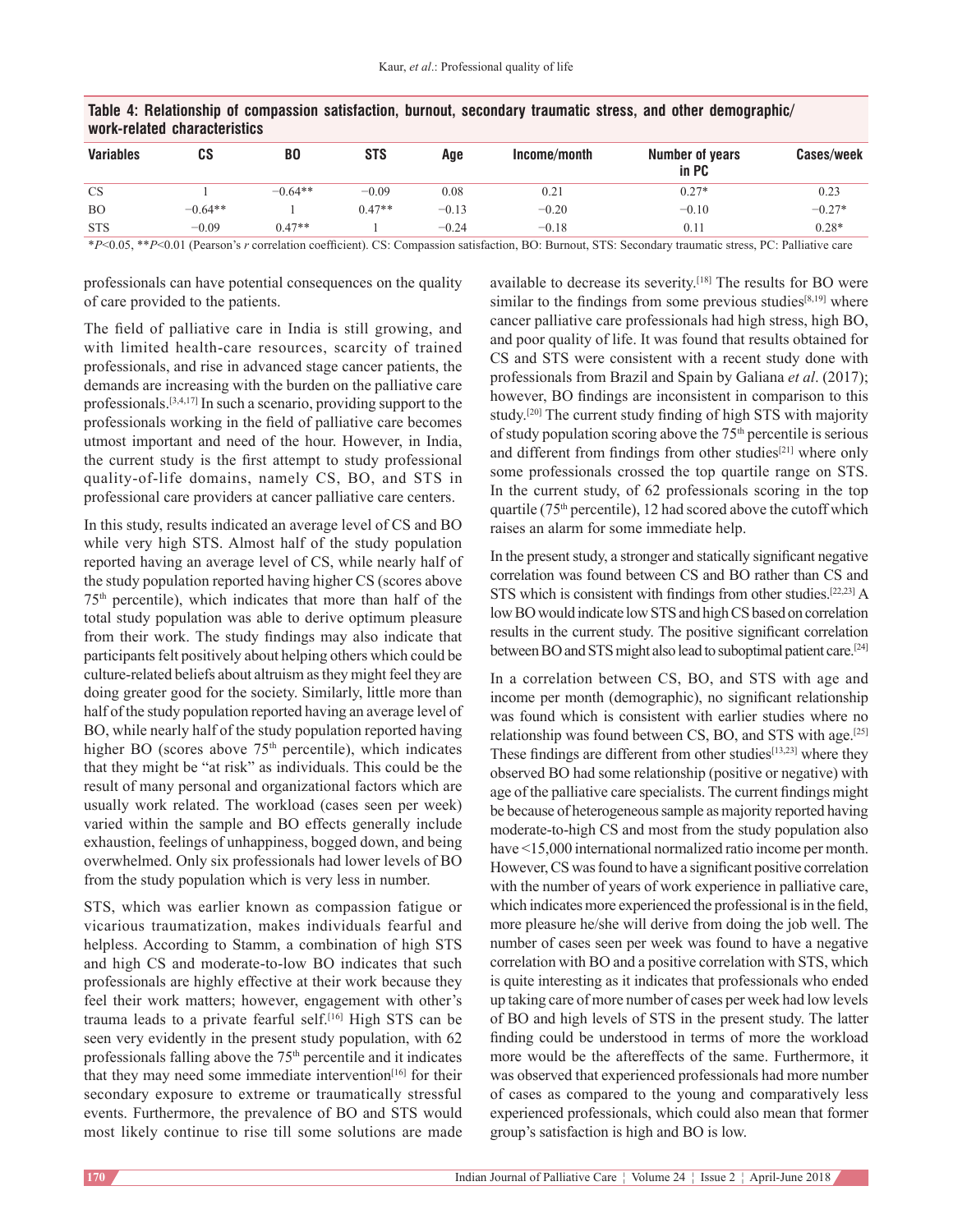Levels of CS, BO, and STS were compared on the basis of designation type, workplace type, gender, and additional training taken in the present study. Results indicated that nurses and nursing aids had significantly higher BO and higher STS than the other professionals, which is consistently seen in other studies. Previous researches have indicated that nurses experience more physical symptoms, low accomplishment,<sup>[26]</sup> more BO, and high work stress,<sup>[27]</sup> and risk of compassion fatigue is higher in nurses.[10,28,29] The possible explanations for experiencing more psychological distress could be because nurses are supposed to spend more time with the patients as compared to other professionals; they tend to encounter more deaths and high-risk situations at workplace.

Professionals working at hospice were seen to have significantly higher STS than professionals working at hospital settings, which is consistent with the findings from earlier studies.[29] Earlier studies have reported that women professionals reportedly are more likely to exhibit STS, have lower sense of accomplishment and experience greater distress in palliative care,[26,30] while in the present study, no significant differences were found on the scores on CS, BO, and STS based on gender. Professionals who had reported having undergone additional training in palliative care had significantly higher CS which is supported by a previous study<sup>[30]</sup> which stated specialized training increased levels of CS. Furthermore, another possible explanation for trained professionals having higher satisfaction could be the knowledge of alternatives and confidence of handling difficult situations. Being a professional in palliative care is said to be challenging and needs different skills than other setups, and the present study data raise the need for more training opportunities. Better training and supervision facilities could mean better care for the patients and their families.

While this is the first known study on professional quality of life among professional care providers at cancer palliative care centers in Bengaluru, it is limited by its sample size of 65 participants. In addition, the prevalence of CS, BO, and STS were measured cross-sectionally, and there is a possibility that an individual's assessment of his/her perceptions can change over time due to individual work‑related conditions.[16] Moreover, the PRoQoL scale is a self-report scale where ratings for each statement are subjective and perceptions of various work‑related variables in the present population could be studied further.

The findings from the present study can have a positive impact on the future research in the field. This is the first step toward addressing the needs and challenges experienced by the professionals with respect to their work life, and similar studies could be carried out in other regions within India to explore the construct more. The professionals working in cancer palliative care settings could benefit from a psychosocial capacity‑building intervention that reduces the risk for compassion fatigue, enhance their well-being, and equip them with better strategies to handle difficult life and death

situations at workplace. This will further benefit the cancer palliative care centers as quality of patient care would improve as an end-result with no additional costs involved. This study also highlights the need for more training opportunities and psychological care for the professionals to be included within the training modules or programs.

### **Conclusion**

The findings from the present study strongly suggest that professional care providers working at cancer palliative care centers need a brief intervention program which could target decreasing their BO and STS levels and further enhance their CS.

#### **Acknowledgment**

The authors would like to thank Senior Officials from Karunashraya, Bangalore Hospice Trust; Palliative Care Department Heads from St. John's Medical College and Hospital, Kidwai Memorial Institute of Oncology and Bangalore Baptist Hospital. Special thanks to Ms. Maria Sonia and Dr. Jeremy Johnson from Karunashraya.

**Financial support and sponsorship** Nil.

#### **Conflicts of interest**

There are no conflicts of interest.

#### **References**

- 1. Holland JC. History of psycho-oncology: Overcoming attitudinal and conceptual barriers. Psychosom Med 2002;64:206-21.
- 2. World Health Organization. First Ever Global Atlas Identifies Unmet Need for Palliative Care. Available from: http://www.who.int/ mediacentre/news/releases/2014/palliative-care-20140128/en/. [Last accessed on 2016 May 09].
- 3. Loiselle CG, Sterling MM. Views on death and dying among health care workers in an Indian cancer care hospice: Balancing individual and collective perspectives. Palliat Med 2012;26:250‑6.
- 4. Chaturvedi SK, Chandra PS. Palliative care in India. Support Care Cancer 1998;6:81-4.
- 5. Mauksch HO. The organizational context of dying. In: Death the Final Stage of Growth. Englewood Cliffs, NJ: Prentice Hall; 1975. p. 7‑26.
- 6. Emanuel LL, Ferris FD, von Gunten CF, Von Roenn J. EPEC‑O: Education in palliative and end-of-life care for oncology. Module 2005;2:12‑4.
- 7. Mota Vargas R, Mahtani-Chugani V, Solano Pallero M, Rivero Jiménez B, Cabo Domínguez R, Robles Alonso V, *et al.* The transformation process for palliative care professionals: The metamorphosis, a qualitative research study. Palliat Med 2016;30:161-70.
- 8. Latha V. Stress, Coping and Quality of Life among Staff Working in Palliative Care. (Unpublished Master's Thesis). Bangalore, India: National Institute of Mental Health and Neurosciences; 2005.
- 9. Kearney MK, Weininger RB, Vachon ML, Harrison RL, Mount BM. Self-care of physicians caring for patients at the end of life: "Being connected… A key to my survival". JAMA 2009;301:1155‑64, E1.
- 10. Sabo BM. Adverse psychosocial consequences: Compassion fatigue, burnout and vicarious traumatization: Are nurses who provide palliative and hematological cancer care vulnerable? Indian J Palliat Care 2008;14:23.
- 11. Figley CR. Compassion fatigue: Psychotherapists' chronic lack of self care. J Clin Psychol 2002;58:1433‑41.
- 12. Potter P, Deshields T, Divanbeigi J, Berger J, Cipriano D, Norris L, *et al.* Compassion fatigue and burnout: Prevalence among oncology nurses.